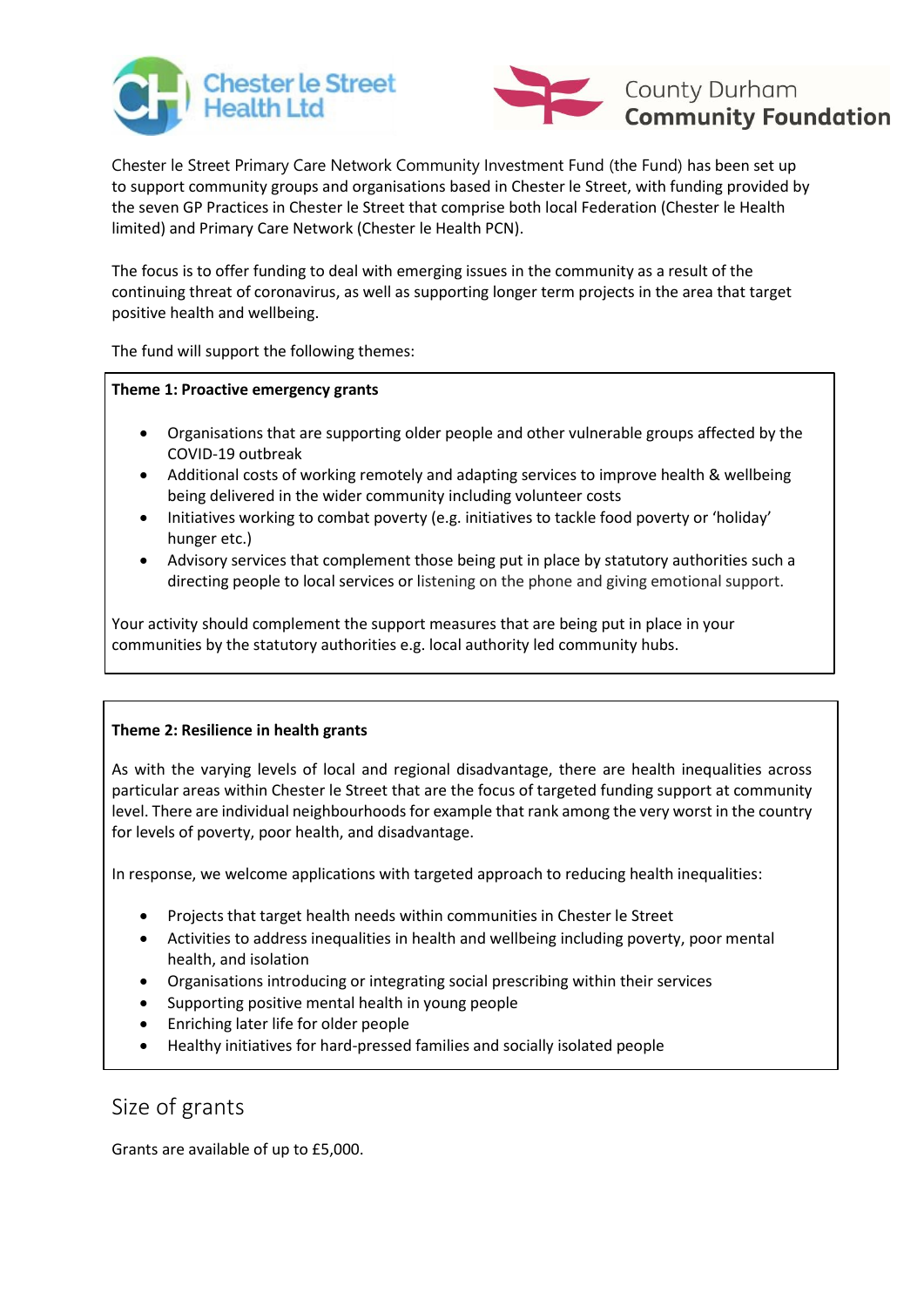# Who can apply?

Groups must:

- Be based in or deliver services within Chester le Street, Sacriston, Pelton, or Great Lumley
- Have a management committee with at least 3 unrelated members (4 directors if a CIC)
- Be a voluntary organisation, community group, small charity or other not for profit organisation
- Have a bank account in the group's name with two unrelated signatories

Your application will only be considered complete when all supporting documentation has been received. This includes:

- Constitution (registered charities need not provide this)
- Recent accounts or balance sheet
- Safeguarding document
- Copy of recent bank statement clearly showing name of group, sort code and account number

### What we will fund:

- Volunteer expenses: Budget for training, travel, telephone calls, travel and meals.
- Activity costs: Budget for resources to facilitate a project/activity; costs that fall outside capital, volunteer or staffing costs, e.g. event catering, volunteer costs
- Project staff / sessional staff costs: Budget for external consultants and staff that are employed for the specific project/activity that is being funded, including the cost of permanent staff to deliver specific projects.
- Core costs and overheads where it can be shown as essential to the delivery of a project or service

### What we won't fund:

- Use for activities of a party political or exclusively religious nature
- Paid-for marketing and advertising
- Purchases of large capital equipment
- Costs reimbursed or to be reimbursed by funding from other public authorities or from the private sector
- Interest payments (including service charge payments for finance leases)
- Statutory fines, criminal fines, or penalties
- Trips abroad

## Applying to the Fund

Your application will be assessed and then reviewed by a Community Health Panel, where a decision will be made on whether to fund the application at this time. You will be notified shortly after the